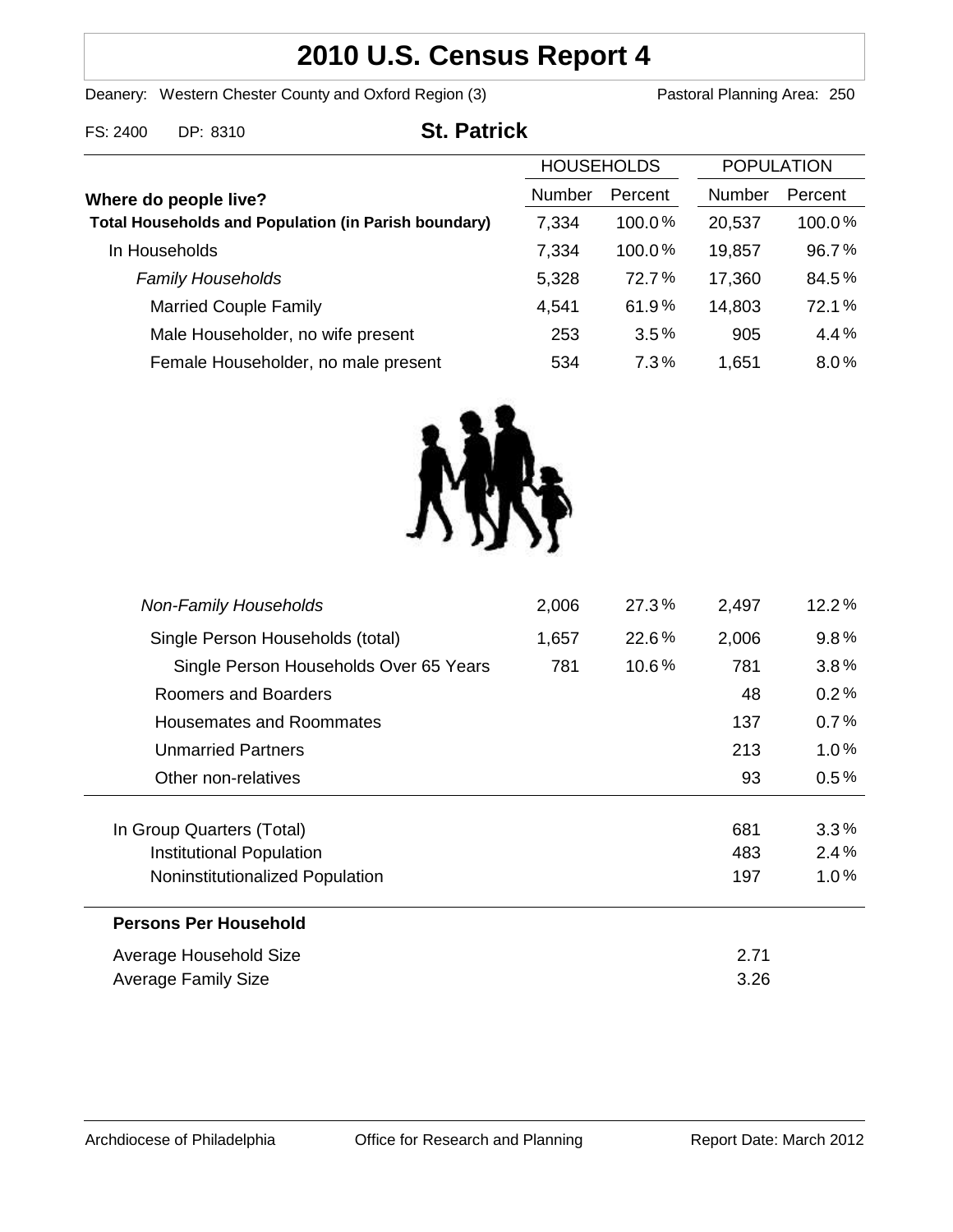## **2010 U.S. Census Report 4**

Deanery: Western Chester County and Oxford Region (3) Pastoral Planning Area: 250

FS: 2400 DP: 8310 **St. Patrick**

|                                                      |        | <b>POPULATION</b> |  |
|------------------------------------------------------|--------|-------------------|--|
| Where do Children - Under Age 18 Live?               | Number | Percent           |  |
| Total Children - Under Age 18 (in Parish boundary)   | 4,886  | 100.0%            |  |
| In Households                                        | 4,874  | 99.8%             |  |
| Householder or spouse is under 18                    | 3      | 0.1%              |  |
| With Related:                                        |        |                   |  |
| Married-Couple Family                                | 3,850  | 78.8%             |  |
| Male Householder, No Wife Present                    | 162    | 3.3%              |  |
| Female Householder, No Husband Present               | 423    | 8.7%              |  |
| <b>Other Related Householder</b>                     | 121    | 2.5%              |  |
| <b>With Non-Relatives</b>                            | 68     | 1.4%              |  |
| Grandparent Householder                              | 245    | 5.0%              |  |
| In Group Quarters                                    | 12     | 0.2%              |  |
| Institutionalized population                         | 11     | 0.2%              |  |
| Noninstitutionalized population                      | 1      | 0.0%              |  |
| Where do Adults - Age 65 and Older - Live?           |        |                   |  |
| Total Adults - Age 65 and Older (in Parish boundary) | 3,187  | 100.0%            |  |
| In Households                                        | 3,026  | 94.9%             |  |
| Family Households:                                   | 2,160  | 67.8%             |  |
| Is Householder or Spouse                             | 1,940  | 60.9%             |  |
| With Other Relative Householder                      | 49     | 1.5%              |  |
| With Non-Related Householder                         | 8      | 0.2%              |  |
| is Parent                                            | 99     | 3.1%              |  |
| is Parent-in-Law                                     | 64     | 2.0%              |  |
| In Non-family Households:                            | 866    | 27.2%             |  |
| Male Living Alone                                    | 179    | $5.6\%$           |  |
| Male not Living Alone                                | 24     | $0.8\%$           |  |
| Female Living Alone                                  | 602    | 18.9%             |  |
| Female not Living Alone                              | 25     | 0.8%              |  |
| Other                                                | 36     | 1.1%              |  |
| In Group Quarters                                    | 162    | 5.1%              |  |
| Institutionalized population                         | 158    | 4.9%              |  |
| Noninstitutionalized population                      | 4      | 0.1%              |  |
| Housing Units in the Parish boundary                 |        |                   |  |
| <b>Total Housing Units</b>                           | 7,714  | 100.0%            |  |
| Occupied                                             | 7,334  | 95.1%             |  |
| Owner-Occupied                                       | 5,560  | 72.1%             |  |
| Renter-Occupied                                      | 1,774  | 23.0%             |  |
| Vacant                                               | 380    | 4.9%              |  |

Archdiocese of Philadelphia **Office for Research and Planning** Report Date: March 2012